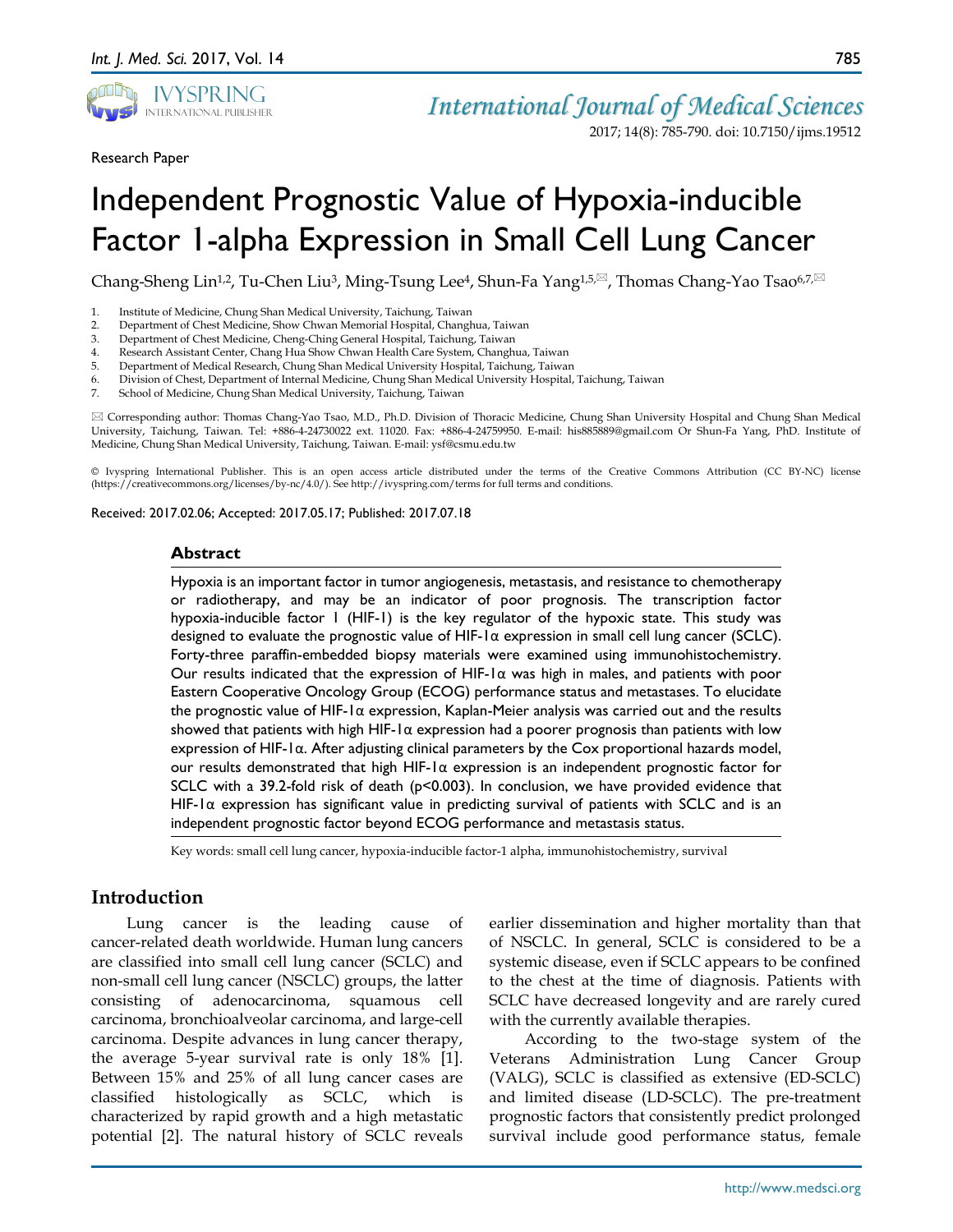gender, and LD-SCLC. The median survival for untreated LD-SCLC and ED-SCLC patients is 4-6 months and 5-9 weeks, respectively. Of note, the survival of SCLC patients could be improved significantly with effective therapy [3].

Hypoxia is a critical factor that impacts cell proliferation, survival, angiogenesis, immunosurveillance, metabolism, tumor invasion, and metastasis, and is associated with a worse prognosis for cancer patients [4-7]. Transcription factor hypoxia-inducible factor 1 (HIF-1) is the key regulator responsible for the induction of genes that facilitate adaptation and survival of cells, and the entireorganism, from normoxia (~21% O2) to hypoxia (~1% O2) [8, 9]. There are two main characteristics of solid tumors (neovascularization and increased glycolysis), which represent adaptations to a hypoxic microenvironment and are correlated with tumor invasion, metastasis, and lethality. HIF-1α overexpression has been previously reported to be associated with a poor prognosis in breast, oropharyngeal, and cervical cancers [10-13]. Moreover, the correlation between the presentation of HIF-1α and the prognosis of NSCLC has been analyzed [14-16]. Specifically, Giatromanolaki showed that HIF-1α is associated with VEGF expression, but is not significantly correlated with NSCLC prognosis [14], and Swinson had revealed that HIF-1α expression is associated with a poor prognosis [15]. Moreover, a systematic review also reports that HIF-1α might serve as important factors in evaluating prognosis of lung cancer [16]. There are no data, however, showing an association between HIF-1α expression and SCLC prognosis. In the current study, we examined HIF-1α protein expression in 43 SCLC specimens using immunohistochemistry and evaluated the role of HIF-1α in influencing the prognosis of SCLC.

# **Materials and methods**

## **Patient and study design**

The original biopsy materials were obtained from bronchoscopic or computer tomography-guided needle specimens. Archival paraffin-embedded biopsy materials from 43 SCLC (all patients received at least 2 courses of chemotherapy with cisplatin [25 mg/m2/day] and etoposide [100 mg/m2/day] for 3 days monthly) were retrieved and 4-μm tissue sections were cut on slides. Histologic diagnoses were made using hematoxylin and eosin (H&E) staining. The Institutional Review Board of Show Chwan Memorial Hospital approved the study proposal (IRB No. 1000909).

#### **Immunohistochemistry for HIF-1α**

Slide sections were dewaxed with xylene and rehydrated through a gradient concentration of alcohol. After the sections were microwaved, the primary monoclonal HIF-1α antibody (SC-53546, dilution 1:50; Santa Cruz Biotechnology, Inc., Santa Cruz, CA, USA) was applied as described previously [17]. The secondary antibody was applied at room temperature for 15 min after twice-washing in water and Tris buffer for 5 min. Then, the slide was washed again using the abovementioned procedures. The slides were then incubated with avidin-HRP for 30 min and washed again. The color was developed with 3, 3'-diaminobenzidine solution (DAB) for 5 min. Gill's hematoxylin was used for counterstaining and the staining time was  $\leq 1$  min. The stained slide was immersed in 95% alcohol, then in absolute alcohol for 5 min. Negative controls were not exposed to primary antibody. The stained slides were cover-slipped and observed under light microscopy at an optical power of  $\times$  40.

#### **Scoring of HIF-1α expression**

The immunohistochemical results for HIF-1α protein were examined and the scored results were assessed by three board-certified pathologists. Every slide was given a score according to the intensity of the nuclear staining, as follows: no staining or nuclear staining in  $\leq 1\%$  of the cells, negative (-); nuclear staining in 1%-10% of cells, mild (+); nuclear staining in 10%-50% of cells, moderate (++); and nuclear staining in  $>$  50% of cells, strong  $(++)$ . In the current study, moderate (++) and strong scores (+++) were considered to be high immunostaining and negative (-) and mild scores (+) were considered to be low immunostaining.

#### **Statistics**

Fisher's exact or chi-square test was applied for statistical analysis. Survival curves were plotted using the Kaplan-Meier method and statistical significance was assessed using the log-rank test. Univariate analysis was analyzed by the Cox proportional hazards regression model and the statistical analysis was performed using SPSS for Windows (version 12; SPSS, Inc., Chicago, IL, USA). AP < 0.05 was considered to be statistically significant.

## **Results**

#### **Patient Characteristics**

Forty-three SCLC patients were included in this retrospective study (Table 1). The median age of the patients was  $70 \pm 9.82$  years (range, 47-87 years), and male patients were predominant (95.3%). Of the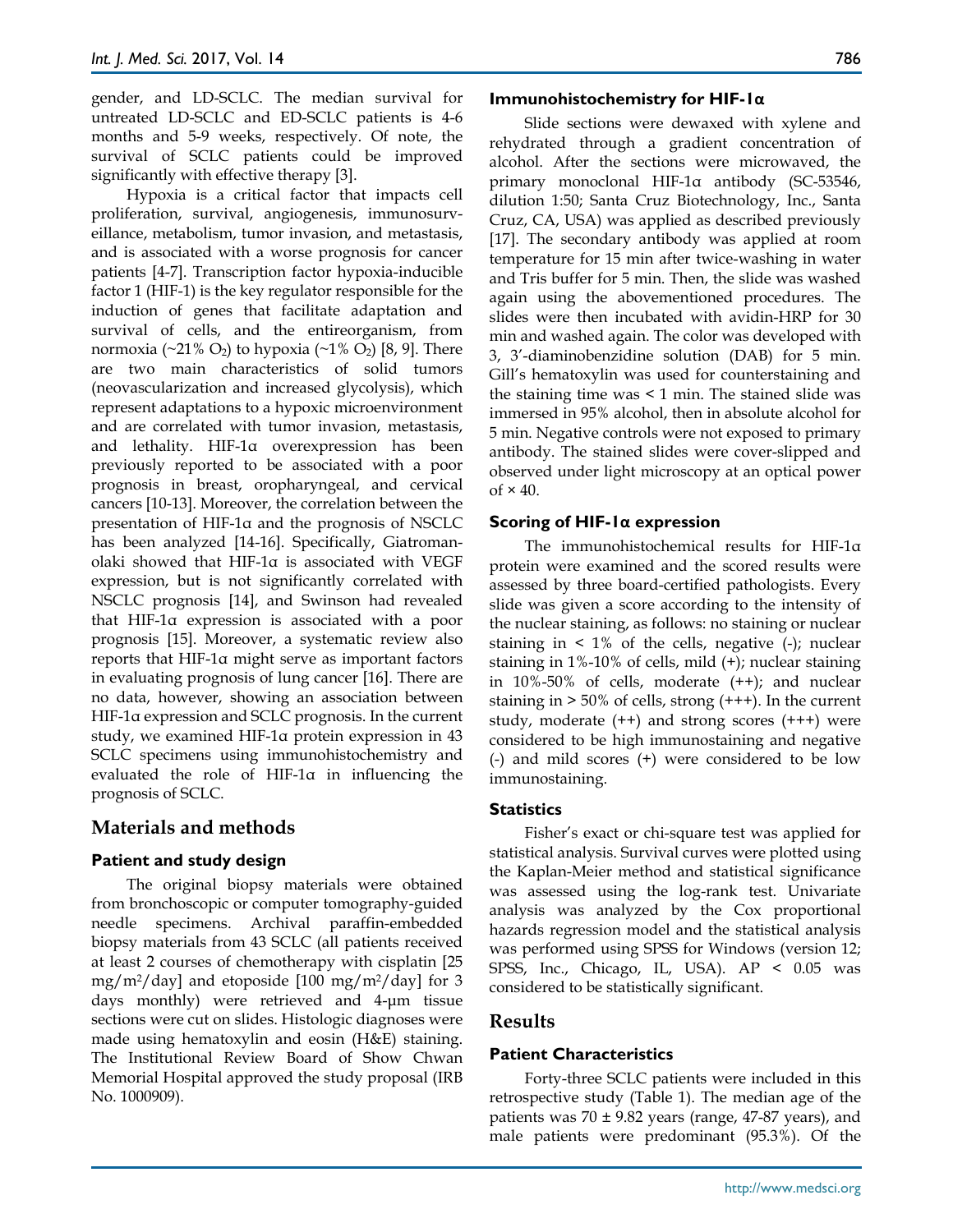

**Figure 1.** Representative of HIF-1α protein immunostaining in paraffin sections of SCLC tumors. (a). low immunostaining (40X). (b). high. immunostaining (40X).

patients, 93% were smokers or ever-smokers. The Eastern Cooperative Oncology Group (ECOG) performance status score of all patients was < 3. As expected, a high distant metastases rate was common at the time of diagnosis of SCLC (83.7%).

| <b>Table 1.</b> Relationships between clinical parameters and HIF-1 $\alpha$ |  |  |  |
|------------------------------------------------------------------------------|--|--|--|
| expression in 43 SCLC patients                                               |  |  |  |

| Characteristics                  | No. of<br>cases      | Low $(\%)$<br>$n = 17$ | High $(\%)$<br>$n=26$ | p <sup>2</sup> |
|----------------------------------|----------------------|------------------------|-----------------------|----------------|
| Age (years) <sup>1</sup> (range) | 70±9.82<br>$(47-87)$ |                        |                       |                |
| <70                              | 18                   | 7 (39)                 | 11(61)                | 0.941          |
| $\geq 70$                        | 25                   | 10(40)                 | 15(60)                |                |
| Gender                           |                      |                        |                       |                |
| Female                           | $\overline{2}$       | 2(100)                 | 0(0)                  | 0.0493         |
| Male                             | 41                   | 15(37)                 | 26(63)                |                |
| ECGO performance                 |                      |                        |                       |                |
| status                           |                      |                        |                       |                |
| $\Omega$                         | 3                    | 3(100)                 | 0(0)                  | < 0.001        |
| 1                                | 13                   | 12 (92)                | 1(8)                  |                |
| 2                                | 16                   | 2(13)                  | 14 (87)               |                |
| 3                                | 11                   | 0(0)                   | 11(63)                |                |
| Smoking status                   |                      |                        |                       |                |
| Never smoked                     | 3                    | 1(33)                  | 2(67)                 | 1.0003         |
| Current smoker or ever<br>smoked | 40                   | 16(40)                 | 24 (60)               |                |
| Distant metastasis               |                      |                        |                       |                |
| Negative                         | 7                    | 7(100)                 | 0(0)                  | 0.0013         |
| Positive                         | 36                   | 10(28)                 | 26 (72)               |                |

1. Mean ± SD

2. Chi-square test for categorical variables

3. Fisher's exact test

#### **HIF-1α expression scores**

Representative immunohistostaining results of HIF-1α are shown in Figure 1. Low and high HIF-1α immunostaining expression is shown in Figure 1 (a) and (b), respectively. Of the 43 cases analyzed, the levels of HIF-1α expression were as follows: 7 cases (16.3%) with negative staining (-); 10 cases (23.3%)

with mild staining (+); 9 cases (20.9%) with moderate staining (++); and 17 cases (39.5%) with strong staining  $(+++)$ . In the current study, 26 cases  $(60.4\%)$ had high expression of HIF-1α.

## **Relationships between HIF-1α expression and clinical pathologic parameters in SCLC patients**

Among the studied clinic-pathologic parameters, including age, gender, ECOG performance status, smoking status, and distant metastases, statistically significant associations between HIF-1α expression and gender, smoking status, ECOG performance status, and distant metastases were observed, as shown in Table 1 ( $p=0.049$  for gender;  $p<0.001$  for ECOG performance status; and p=0.001 for distant metastases). There were two female patients in the study with low HIF-1α immunostaining. Interestingly, HIF-1α expression was concordant with the ECOG performance status ( $p$ <0.001). Patients with a poor ECOG performance status had high HIF-1α expression. Furthermore, HIF-1α was expressed in 0 and 72% of distant metastasis-negative and -positive patients, respectively. Our results suggest that ECOG performance status and distant metastases are highly corrected with HIF-1α expression.

## **Prognostic value of HIF-1α expression in SCLC patients**

The median survival of all patients was  $167 \pm 16$ 14.42 days (95% CI, 138.72 - 195.27 days). According to the results of immunohistostaining, the median survival of the low- and high-staining groups was 311  $\pm$  12.35 days (95% CI, 286.8 - 335.2 days) and 102  $\pm$  15.3 days (95% CI, 72.02 - 131.92 days), respectively. The association of HIF-1α expression with various clinic-pathologic parameters with patient survival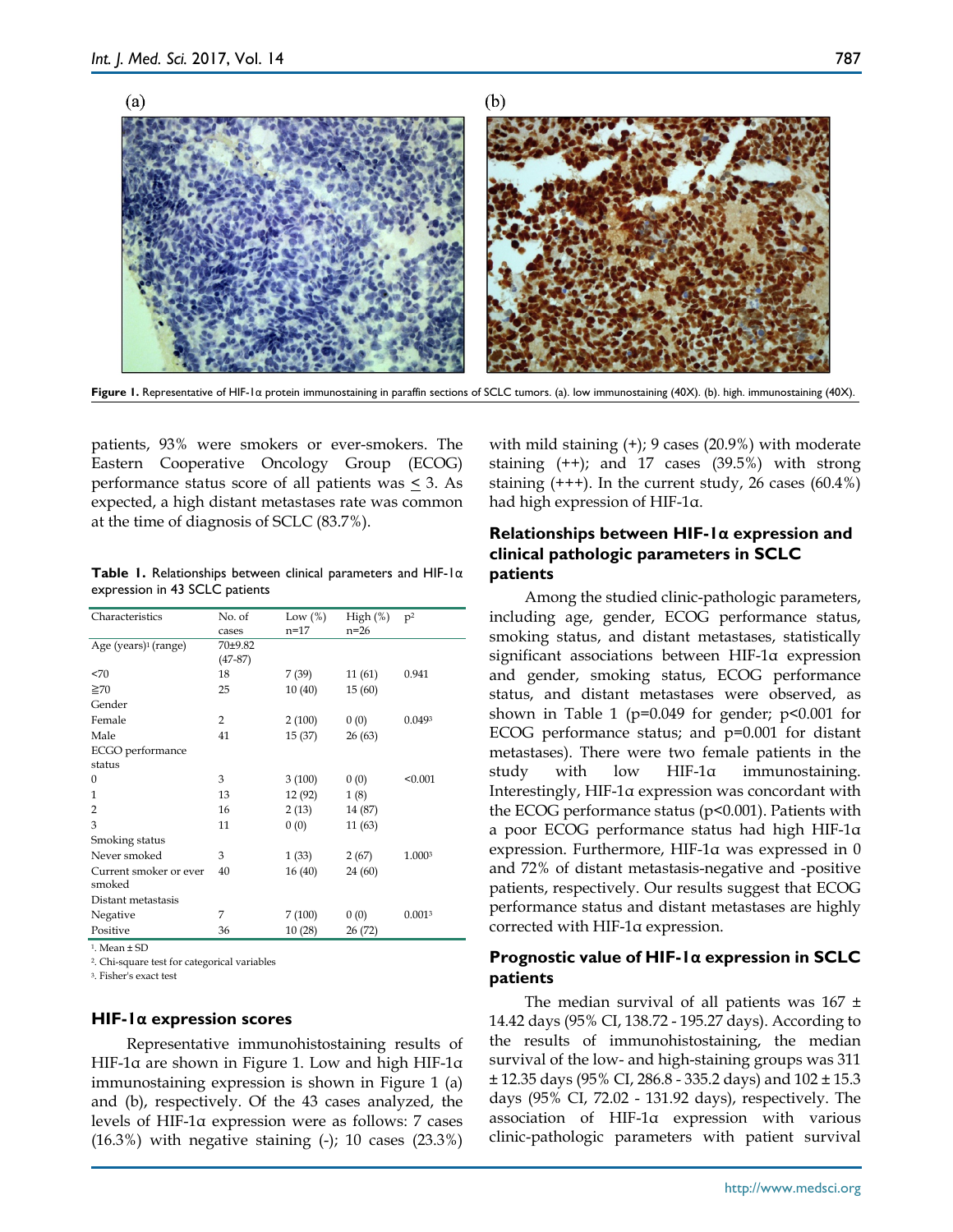was determined by univariate analysis. As expected and as shown in Table 2, poor ECOG performance status and distant metastasis-positive patients had shorter survival than good ECOG performance status and distant metastasis-negative patients  $(p<0.001$  for ECOG performance status; and  $p<0.001$  for distant metastasis). The results showed that patients with high HIF-1α expression had significantly shorter survival than patients with low HIF-1α expression (Table 2). Figure 2 shows that patients who express HIF-1α had significantly shorter overall survival based on Kaplan-Meier survival curves (log-rank, p<0.001). Moreover, Cox regression analysis data indicated the patients with high HIF-1α expression had a significantly worse overall survival than patients with low HIF-1α expression (p=0.003, Table 3). Among the study cases, the risk ratio (RR) of age, ECOG performance status, and distant metastases were 2.372-, 4.286-, and 11.858-fold, respectively (p=0.025 and 95% CI, 1.114-5.049 for age; p=4.286 and 95% CI, 0.726-25.303 for ECOG performance status; p=0.003 and 95% CI, 2.259-62.243 for distant metastases). Interestingly, the RR of patients with high HIF-1α expression was 39.207-fold patients with low HIF-1α expression. The RR of HIF-1α expression (39.207-fold) was higher than the RR of distant metastases (11.858-fold). Thus, HIF-1α expression is a more effective independent prognostic factor than stage status in patients with SCLC.

**Table 2.** Univariate analysis of influences of clinical characteristics on overall survival duration of SCLC patients

| Characteristics                  | No. of<br>cases | Median survival<br>(days) | $Log-rank1$ |
|----------------------------------|-----------------|---------------------------|-------------|
| Age (years)                      |                 |                           |             |
| 270                              | 18              | 183                       | 0.3646      |
| $\geq 70$                        | 25              | 167                       |             |
| Gender                           |                 |                           |             |
| Female                           | 2               | 288                       | 0.666       |
| Male                             | 41              | 167                       |             |
| ECGO performance status          |                 |                           |             |
| $\mathbf{0}$                     | 3               | 537                       | < 0.001     |
| $\mathbf{1}$                     | 13              | 308                       |             |
| $\overline{2}$                   | 16              | 161                       |             |
| 3                                | 11              | 61                        |             |
| Smoking status                   |                 |                           |             |
| Never smoked                     | 3               | 181                       | 0.614       |
| Current smoker or ever<br>smoked | 40              | 167                       |             |
| Distant metastasis               |                 |                           |             |
| Negative                         | 7               | 386                       | < 0.001     |
| Positive                         | 36              | 156                       |             |
| HIF-1α immunostaining            |                 |                           |             |
| Low                              | 17              | 311                       | < 0.001     |
| High                             | 26              | 102                       |             |

1. Log-rank p-values for categorical variables were statistically analyzed by Kaplan-Meier test.

**Table 3.** Cox regression analysis of various potential prognostic factors in SCLC patients<sup>1</sup>

| Variables          | RR    | Unfavorable/Favorable    | p | 95% CI              |
|--------------------|-------|--------------------------|---|---------------------|
| $HIF-1\alpha$      |       | 39.207 high/low          |   | 0.003 3.355-458.219 |
| immunostaining     |       |                          |   |                     |
| Age                |       | $2.372 \geq 70 / 570$    |   | 0.025 1.114-5.049   |
| Gender             | 0.824 | male/female              |   | 0.868 0.084-8.080   |
| ECGO               |       | $4.286 \quad 3, 4/1, 2$  |   | 0.108 0.726-25.303  |
| performance status |       |                          |   |                     |
| Smoking status     | 1.110 | current or ever          |   | 0.874 0.305-4.037   |
|                    |       | smoked/never smoked      |   |                     |
| Distant metastasis |       | 11.858 positive/negative |   | 0.003 2.259-62.243  |
|                    |       |                          |   |                     |

<sup>1</sup>. Adjusted for age, sex, ECGO performance status, smoking and distant metastasis status.



**Figure 2.** Kaplan-Meier survival of 43 SCLC patients with high and low HIF-1α immunostaining.

# **Discussion**

HIF-1α is an important regulator in tumor angiogenesis and distant metastases. HIF-1α is overexpressed in many types of human cancers and is associated with a poor prognosis. HIF-1α expression was demonstrated in 84% of the patients with SCLC in the current study. Also, patients with a higher level of HIF-1α expression had significantly shorter survival times and more distant metastases than patients with a low level of HIF-1α expression.

HIF-1α expression has been reported to be increased in 13 types of cancer, including lung, prostate, breast, and colon carcinomas, which are the leading causes of cancer mortality in the US [18]. HIF-1α overexpression was demonstrated in 55.8% of patients with NSCLC in one study, and HIF-1α protein was overexpressed in 66.7% (6/9) of patients with SCLC in another study [19, 20]. In the current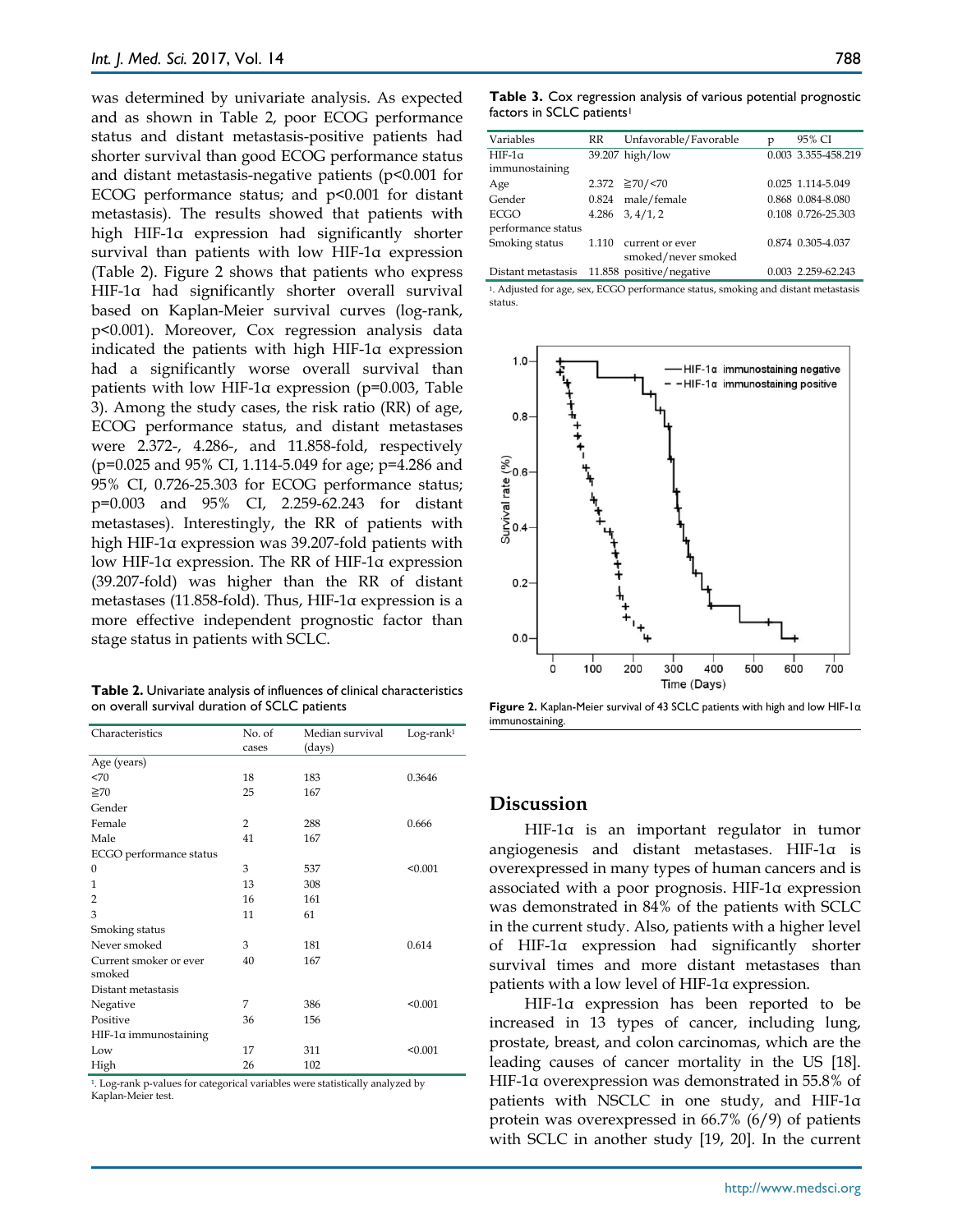study, HIF-1α was detected in 83.7% (36/43) of patients with SCLC, 60.4 % (26/34) of whom had high expression. HIF-1α expression is more prominent in patients with SCLC than NSCLC, which is consistent with clinical findings. This observation might explain why SCLC is more malignant and metastasizes earlier.

The prognostic significance of HIF-1α expression has been evaluated in several solid tumors. Increased HIF-1α expression has been reported to be associated with a poor prognosis in lymph node-positive breast cancer and non-metastatic oropharyngeal cancer [10, 11]. Two studies evaluated the relationship between the presentation of HIF-1α and the prognosis in patients with NSCLC. One study showed that HIF-1α protein is associated with expression of vascular endothelial growth factor (VEGF), platelet-derived endothelial cell growth factor, and basic fibroblast growth factor in patients with NSCLC, but was not significantly associated with prognosis [14]. The other study reported that higher HIF-1α expression is associated with a poorer prognosis [15]. Low HIF-1α expression in ED-SCLC patients who were treated with frontline platinum-based chemotherapy had better overall survival rate [19]. Luan reported that HIF-1α and HIF-2α expression is related to shorter overall survival, which was similar to our results; however, only HIF-2α expression has been recommended to be an independent prognostic marker [20].

Inhibition of HIF-1α activity has become an effective anti-tumor therapy for various tumors [21]. Moreover, Bryant et al. described that targeting hypoxia maybe important in the development of novel therapies for SCLC [22]. Cisplatin and etoposide are usually used as first-line chemotherapy for SCLC, and can significantly prolong survival; however, most SCLC patients treated with first-line chemotherapy will eventually relapse. Topotecan is commonly used as second-line chemotherapy for SCLC. In an *in vitro*  study, topotecan reduced the hypoxic up-regulation of HIF-1α, and reduced the HIF-1 transcriptional response to hypoxia by inhibiting the HIF-1 transcriptional activation pathway through inhibition of HIF-1α translation [23]. Lund reported that patients with very hypoxic tumors might benefit, in particular from topotecan treatment, and the anti-HIF effect of topotecan should be taken into consideration in these patients [24]. Our study presented a wide range of survival time (18-602 days) among the 43 SCLC patients. All of our patients received cisplatin and etoposide as first-line chemotherapy. Therefore, topotecan might be considered as first-line chemotherapy in SCLC patients with high HIF-1α expression to achieve better survival.

In summary, we showed HIF-1α expression in most patients with SCLC. In addition, patients with a higher level of HIF-1α expression had significantly shorter survival times and more distant metastases in the current study. Expression of HIF-1α could be a more effective independent prognosis factor than ECOG performance and distant metastasis in SCLC patients. Based on our data, we recommend that SCLC patients with high HIF-1α expression be treated with a drug that inhibits HIF-1α (topotecan), which we predict will lead to better survival.

# **Acknowledgments**

This study was supported by the grant from Chang Shan Medical University and Hospital (CSH-2011-C014).

# **Competing Interests**

The authors have declared that no competing interests exist.

## **References**

- [1] Siegel RL, Miller KD and Jemal A. Cancer statistics, 2016. CA Cancer J Clin 2016; 66: 7-30.
- [2] Howe HL, Wingo PA, Thun MJ, et al. Annual report to the nation on the status of cancer (1973 through 1998), featuring cancers with recent increasing trends. J Natl Cancer Inst 2001; 93: 824-842.
- [3] Zhang X, Yu J, Zhu H, et al. Consolidative thoracic radiotherapy for extensive stage small cell lung cancer. Oncotarget 2017;
- [4] Ruan K, Song G, Ouyang G. Role of hypoxia in the hallmarks of human cancer. J Cell Biochem 2009; 107: 1053-1062.
- [5] Chen MK, Chiou HL, Su SC, et al. The association between hypoxia inducible factor-1alpha gene polymorphisms and increased susceptibility to oral cancer. Oral Oncol 2009; 45: e222-226.
- [6] Hsiao PC, Chen MK, Su SC, et al. Hypoxia inducible factor-1alpha gene polymorphism G1790A and its interaction with tobacco and alcohol consumptions increase susceptibility to hepatocellular carcinoma. J Surg Oncol 2010; 102: 163-169.
- [7] Lin CW, Yang WE, Lee WJ, et al. Lipocalin 2 prevents oral cancer metastasis through carbonic anhydrase IX inhibition and is associated with favourable prognosis. Carcinogenesis 2016; 37: 712-722.
- [8] Semenza GL. HIF-1 mediates metabolic responses to intratumoral hypoxia and oncogenic mutations. J Clin Invest 2013; 123: 3664-3671.
- [9] Semenza GL. Hypoxia-inducible factors: coupling glucose metabolism and redox regulation with induction of the breast cancer stem cell phenotype. EMBO J 2017; 36: 252-259.
- [10] Schindl M, Schoppmann SF, Samonigg H, et al. Overexpression of hypoxia-inducible factor 1alpha is associated with an unfavorable prognosis in lymph node-positive breast cancer. Clin Cancer Res 2002; 8: 1831-1837.
- [11] Aebersold DM, Burri P, Beer KT, et al. Expression of hypoxia-inducible factor-1alpha: a novel predictive and prognostic parameter in the radiotherapy of oropharyngeal cancer. Cancer Res 2001; 61: 2911-2916.
- [12] Peng X, Gong F, Chen Y, et al. Autophagy promotes paclitaxel resistance of cervical cancer cells: involvement of Warburg effect activated hypoxia-induced factor 1-alpha-mediated signaling. Cell Death Dis 2014; 5: e1367.
- [13] Martinho O, Silva-Oliveira R, Cury FP, et al. HER Family Receptors are Important Theranostic Biomarkers for Cervical Cancer: Blocking Glucose Metabolism Enhances the Therapeutic Effect of HER Inhibitors. Theranostics 2017; 7: 717-732.
- [14] Giatromanolaki A, Koukourakis MI, Sivridis E, et al. Relation of hypoxia inducible factor 1 alpha and 2 alpha in operable non-small cell lung cancer to angiogenic/molecular profile of tumours and survival. Br J Cancer 2001; 85: 881-890.
- [15] Swinson DE, Jones JL, Cox G, et al. Hypoxia-inducible factor-1 alpha in non small cell lung cancer: relation to growth factor, protease and apoptosis pathways. Int J Cancer 2004; 111: 43-50.
- [16] Ren W, Mi D, Yang K, et al. The expression of hypoxia-inducible factor-1alpha and its clinical significance in lung cancer: a systematic review and meta-analysis. Swiss Med Wkly 2013; 143: w13855.
- [17] Lee SS, Tsai CH, Yang SF, Ho YC, Chang YC. Hypoxia inducible factor-1alpha expression in areca quid chewing-associated oral squamous cell carcinomas. Oral Dis 2010; 16: 696-701.